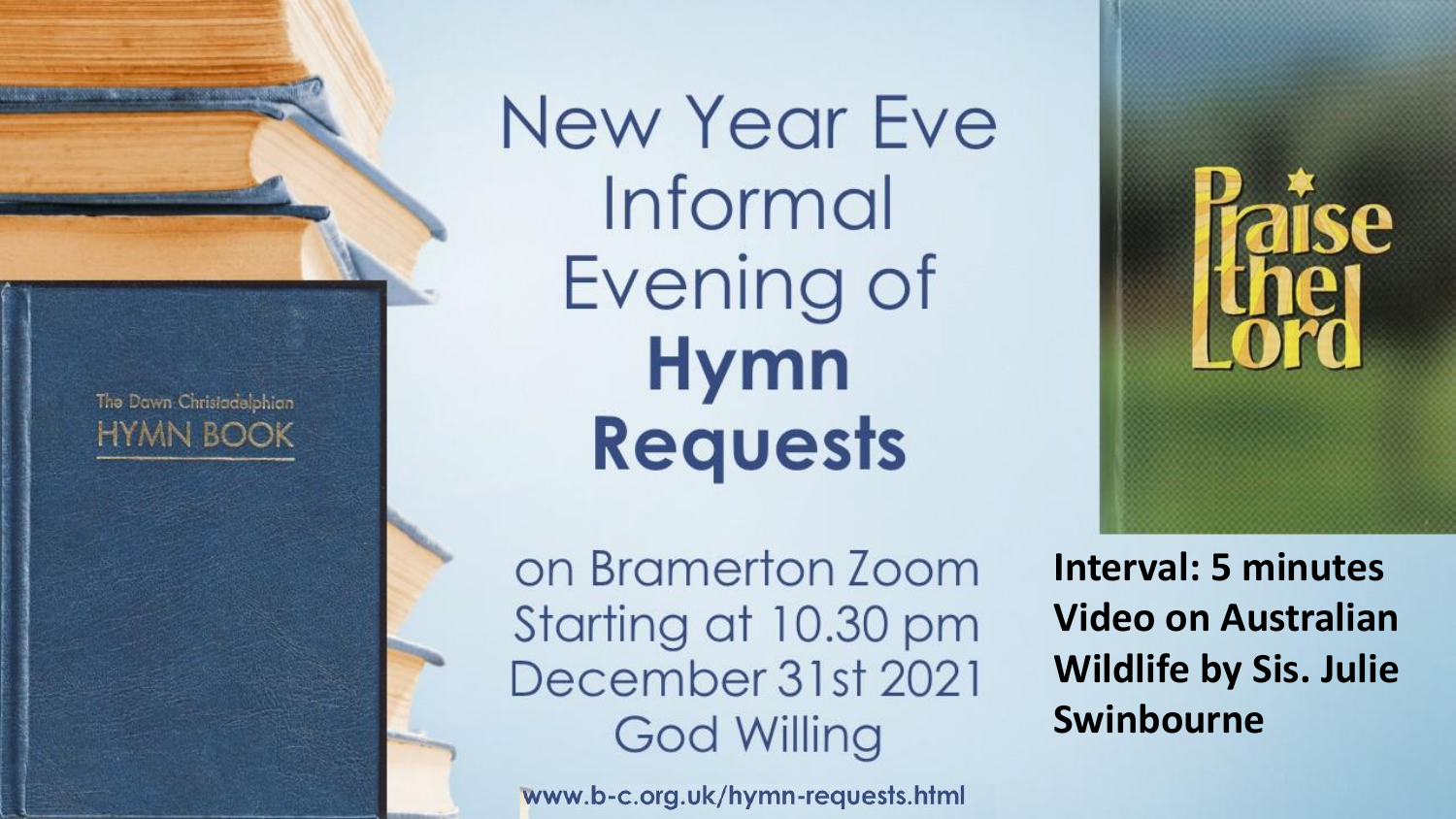### Collection of over 300 hymn videos

"Blue Book" Anthems 30 (40)

"Blue Book" Hymns 190

#### "Praise the Lord" 110

Please note in some cases there will be slight variations in wording and music with those supplied by the Central Fellowship

• **Sound tracks from**,

- Lee Ecclesia
- Previous Redhill Singing Class
- Northern Christadelphian Choir
- Williamsburg Christadelphian Foundation.
- **Videos produced by**
- Rowney Green & Bramerton,
- Christadelphian Isolation League,
- Williamsburg Christadelphian Foundation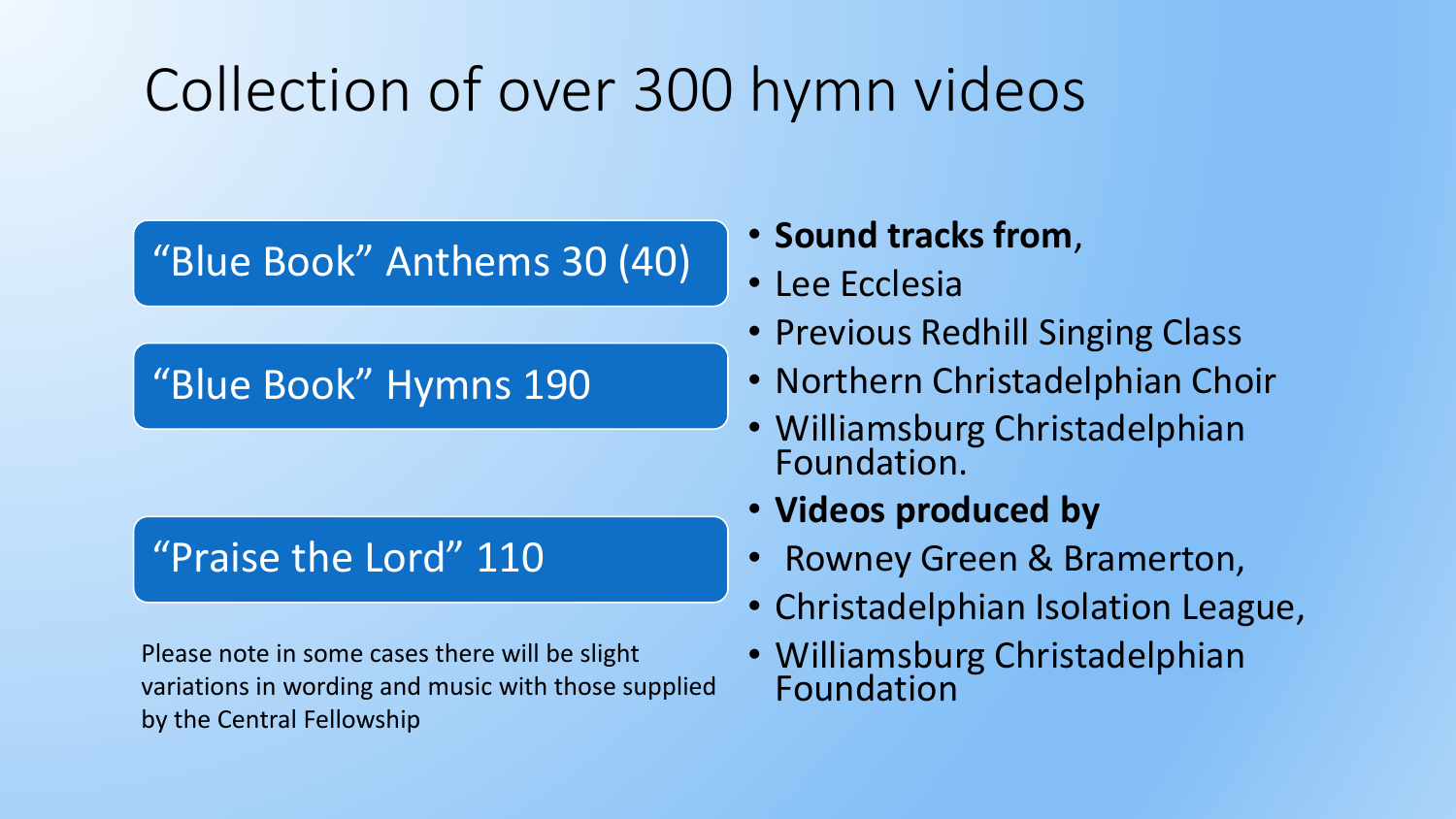#### **Tonights plan**, 10.30pm to approx. 12.00 pm Poll for one hymn on the selected Request Slides Mixture of Hymns x 10, Anthems x 4, PTL x 6, (Interval Australian video)



#### Hymn request 14

- 206 O Lord my God, when I in awesome wonder
- 208 O worship the King all glorious above
- 209 O render thanks to God above
- 210 God of mercy, God of grace
- 212 Praise we now the King of heaven
- 213 O Lord of heaven, and earth, and sea
- 214 Rejoice today with one accord
- 
- 215 To God be the glory
- 
- 216 Glory and blessing be
- 
- 
- 

- 
- 217 Thy way not mine O Lord

- 221 Lord we wait the time of blessing 222 O Thou everlasting Father
- 
- 220 Our heavenly Father, hear 223 O Lord above, look down in love
	-

219 Heavenly Father, to whose eye

224 Teach me Thy way O Lord; teach me Thy way.

Hymn request 15

218 Father supreme, whose wondrous love

- 225 We come, O God to bow before Thy throne
- 226 Lord when we meet to worship Thee

- 
- 227 Lead us heavenly Father, lead us

#### Hymn request 19

- 283 We look to Thee, O Thou who changest not
- 285 Who is on the Lord's side? 286 Ye saints in Christ, his brethren
- 287 Fight the good fight with all thy might
- 288 Loving shepherd of thy sheep
- 290 He who would valiant be
- 295 Most glorious things are spoken
- 296 Wake, awake for night is flying
- 298 Holy Father, in Thy mercy

#### Anthem request 1 A 1 O praise God in His holiness

- **B** 3 Thou hast loved us
- C 4 Pray for the peace of Jerusalem
- D<sub>5</sub> Our Father who art in heaven
- $E$  9 Thine, O Lord, is the greatness
- F 10 O praise the Lord, all ye nations
- G 11 Thou wilt perform the truth to Jacob
	- H 12 How beautiful upon the mountains .. 1 13 Now unto Him that is able to keep us
	- J 14 God be merciful unto us
- 

Anthem request 2

- A 16 Holy, holy, holy, Lord God of hosts... **B** 18 I know that my Redeemer
- C 19 & 20 The Lord bless thee and keep.. (NCC)
- D 19 & 20 The Lord bless thee and keep., (WCF)
- E 21 Worthy the Lamb that was slain
- F 24 Amen. Blessing and glory, and wisdom,
- 
- 
- 
- 
- 
- G 26 Come unto me all ye that labour ...
- H 27 The redeemed at the Lord shall return.
- 1 29 Blessed are the people that know...
- J 30 O love the Lord, all ye His saints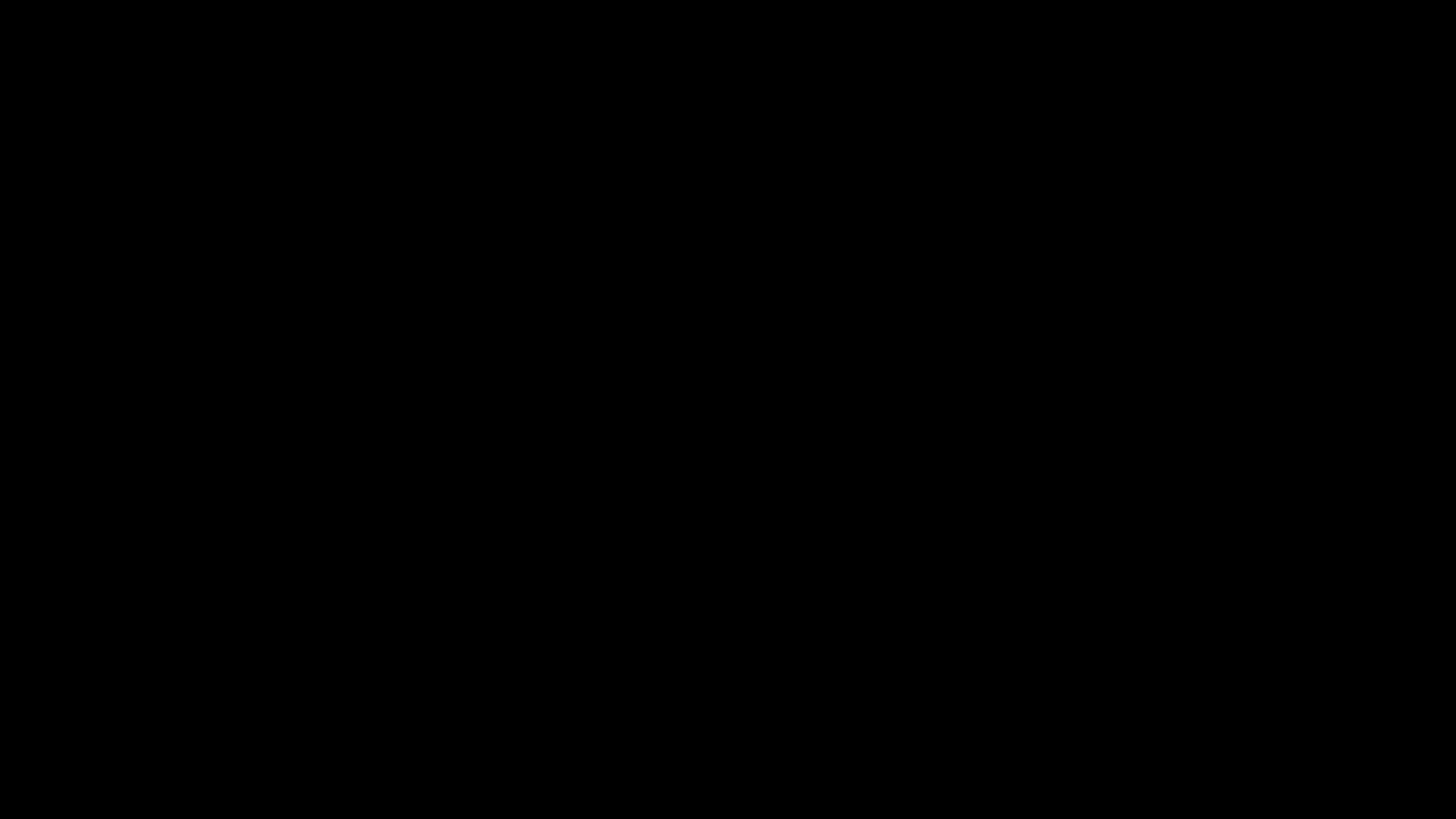**13 Hallelujah! Yahweh's name A**

P

O

L

L

N

G

L

E

T

T

E

R

- **15 Jehovah reigns, He dwells in light B**
- **17 Lord, Thee I'll praise with all my heart C**
- **18 Lord, Thee my God, I'll early seek D**
- **21 Not to the hills I lift mine eyes E**
- **23 O how love I Thy law, it is F**
- **24 O children, hither do ye come G**
- **25 O Lord, Thy judgments give the king H**
- **26 O Lord, Thou art my God and King I**
- **27 O sing a new song to the Lord J**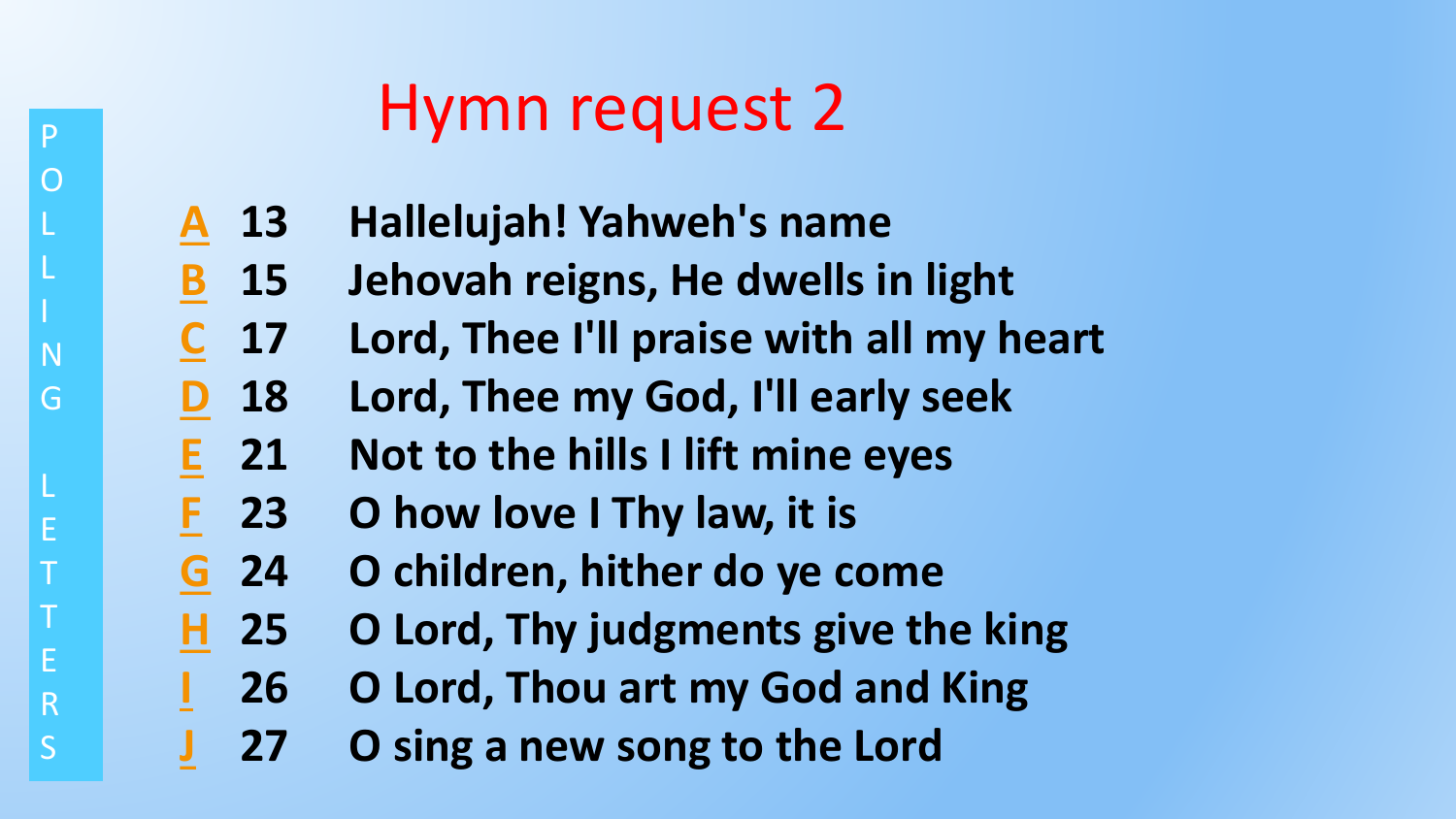- **28 O send Thy light forth and Thy truth A**
- **29 The eyes of all things, Lord, attend B**
- **33 The Lord our God most gracious is C**
- **34 To Thee I lift my soul D**

**I**

P

O

L

L

N

G

L

E

T

T

E

R

- **35 Turn us again, O Lord, our God E**
- **37 God is my strong salvation F**
- **38 Sing to God new songs of worship G**
- **39 The King of Love my shepherd is H**
	- **40 The Lord's my shepherd, I'll not want**
- **42 All powerful, self-existent God J**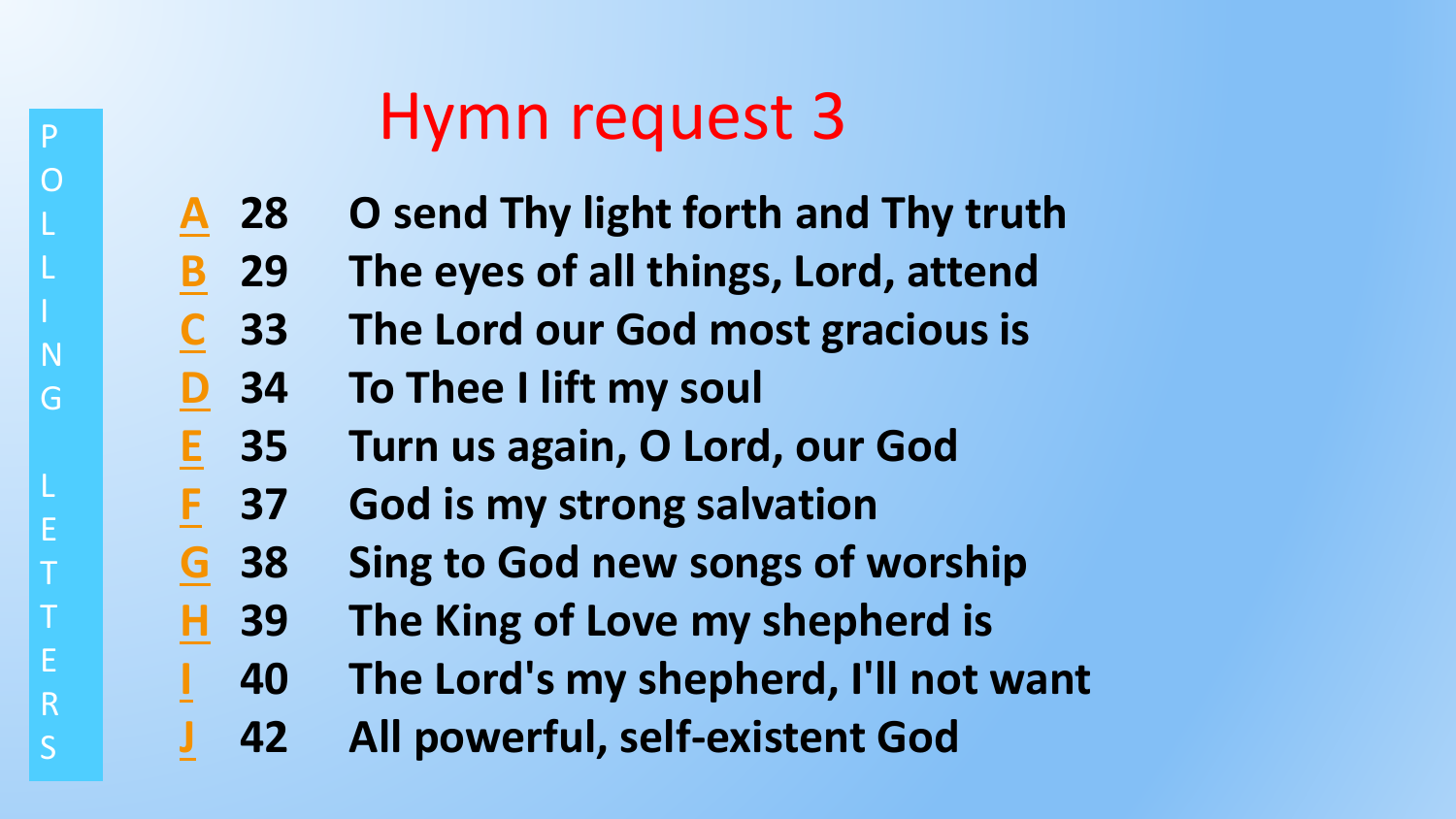- **43 Hallelujah! Raise, O raise A**
- **44 The spacious firmament on high B**
- **47 Father and Friend, Thy light, Thy love C**
- **49 Where can we hide or whither fly D**
- **50 Lord, Thou hast searched and seen us E**
- **52 Thy goodness, Lord, our souls confess F**
- **53 The Lord is King: lift up thy voice G**
- **54 Jehovah dwells alone H**

**I**

P

O

L

L

N

G

L

E

T

T

E

R

- **55 Immortal, invisible, God only wise**
- **56 High in the heavens, eternal God J**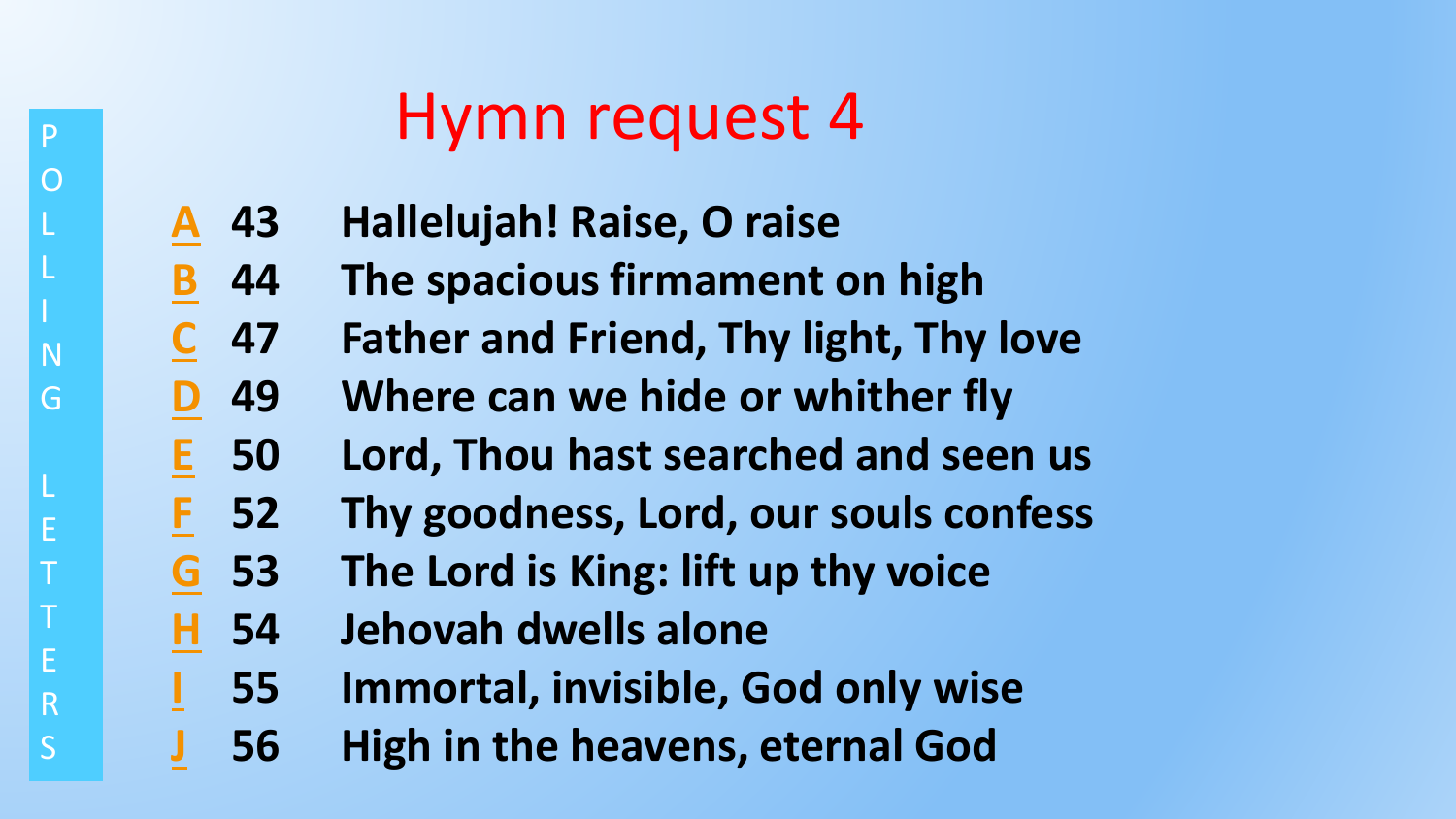- **57 Great is Thy faithfulness A**
- **59 God is working His purpose out B**
- **61 Inspirer of the ancient seers C**
- **62 O God who didst Thy will unfold D**
- **63 Lord, Thy word abideth E**
- **64 Praise to Him by whose high favour F**
- **65 God's servants who once bore the light G**
- **67 The race that long in darkness sat H**
	- **69 Hark! What mean those holy voices**
- **74 All glory, laud and honour J**

**I**

P

O

L

L

N

G

L

E

T

T

E

R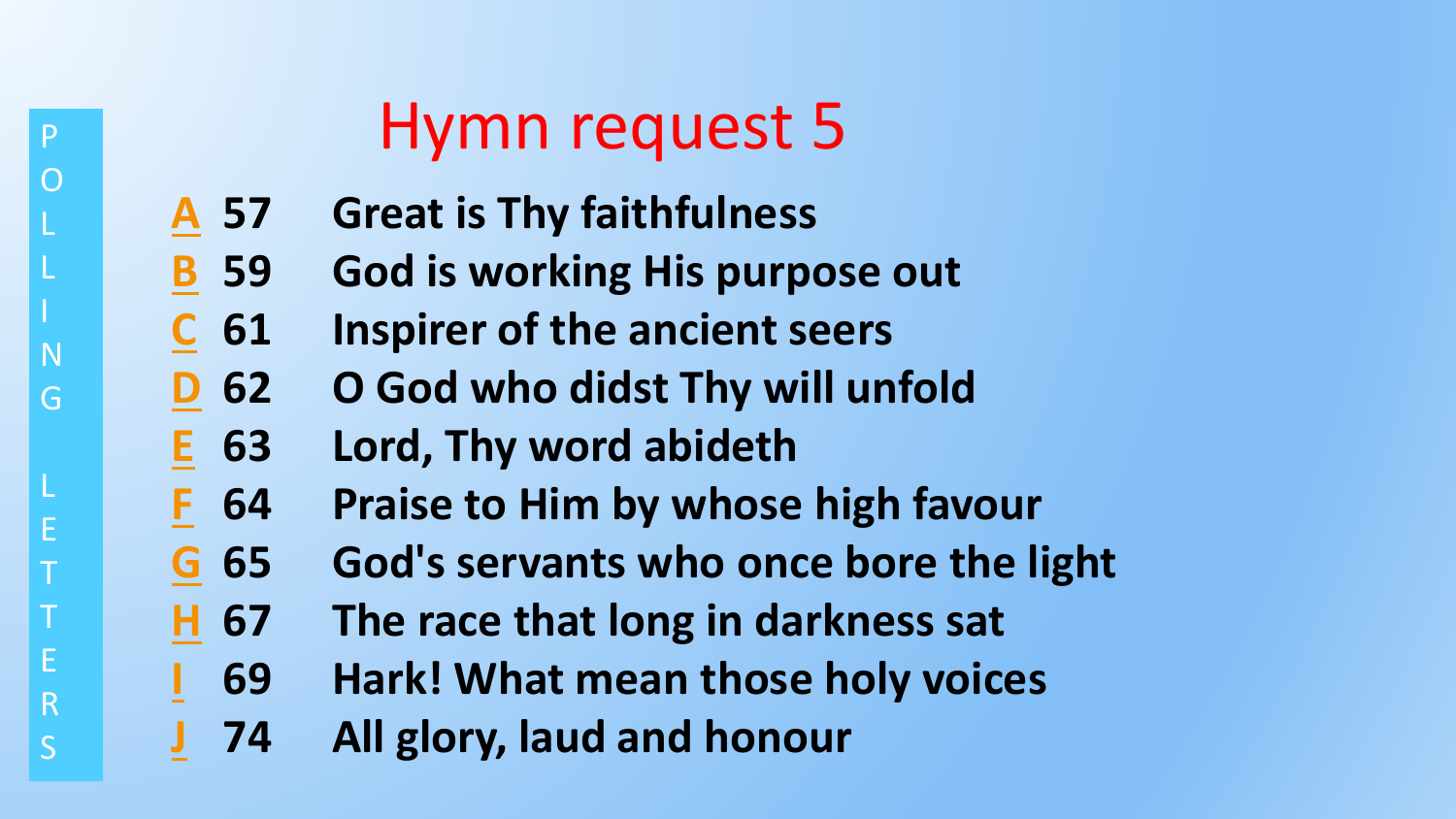- **94 The days are quickly flying A**
- **95 Our Lord will come, but not the same ... B**
- **96 Son of God, thy people's shield C**
- **98 How long, O Lord, our Saviour D**
- **99 All hail the power of Jesus' name! E**
- **100 Come, Lord, and tarry not F**

**I**

P

O

L

L

N

G

L

E

T

T

E

R

- **101 Lo! He comes the King of Glory G**
- **103 Zion's King shall reign victorious H**
	- **104 Hear! Hear! O earth' the watchmen cry**
- **106 Arm of the Lord! Awake! Awake! J**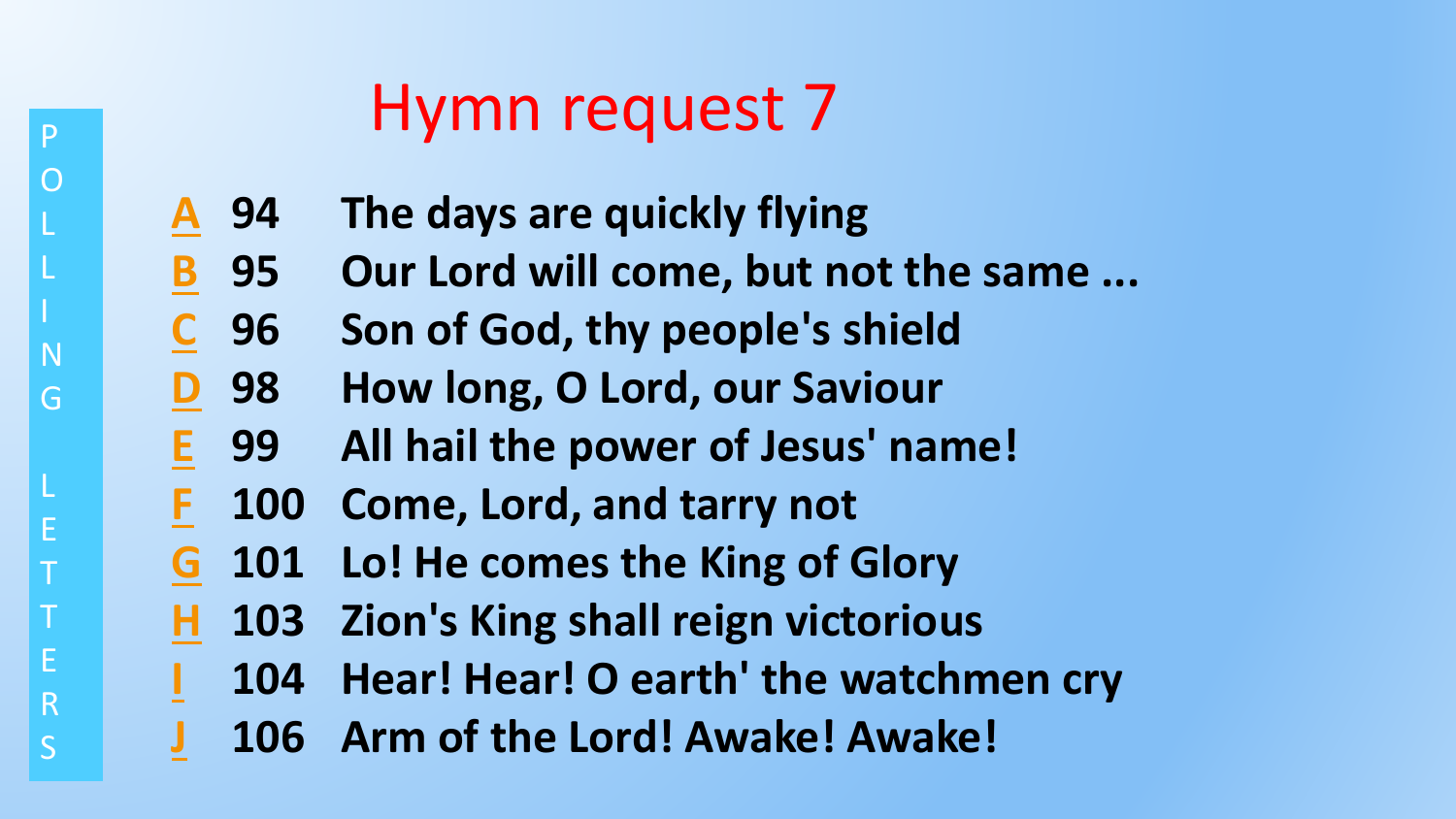- **PTL 1 – A new commandment I give unto you** A
- **PTL 5 - Almighty God, our heavenly Father** B
- **PTL 9 - At your feet we fall** C
- **PTL 11 - Be still and know** D
- **PTL 12 - Be still, for the presence of the Lord** E
- **PTL 15 - Bring to the Lord** F
- **PTL 16 - Brother, sister, let me serve you** G
- **PTL 22 - Daughter of Zion** H
- **PTL 23 - Drop thy still dews of quietness** I
- **PTL 24 - El Shaddai** J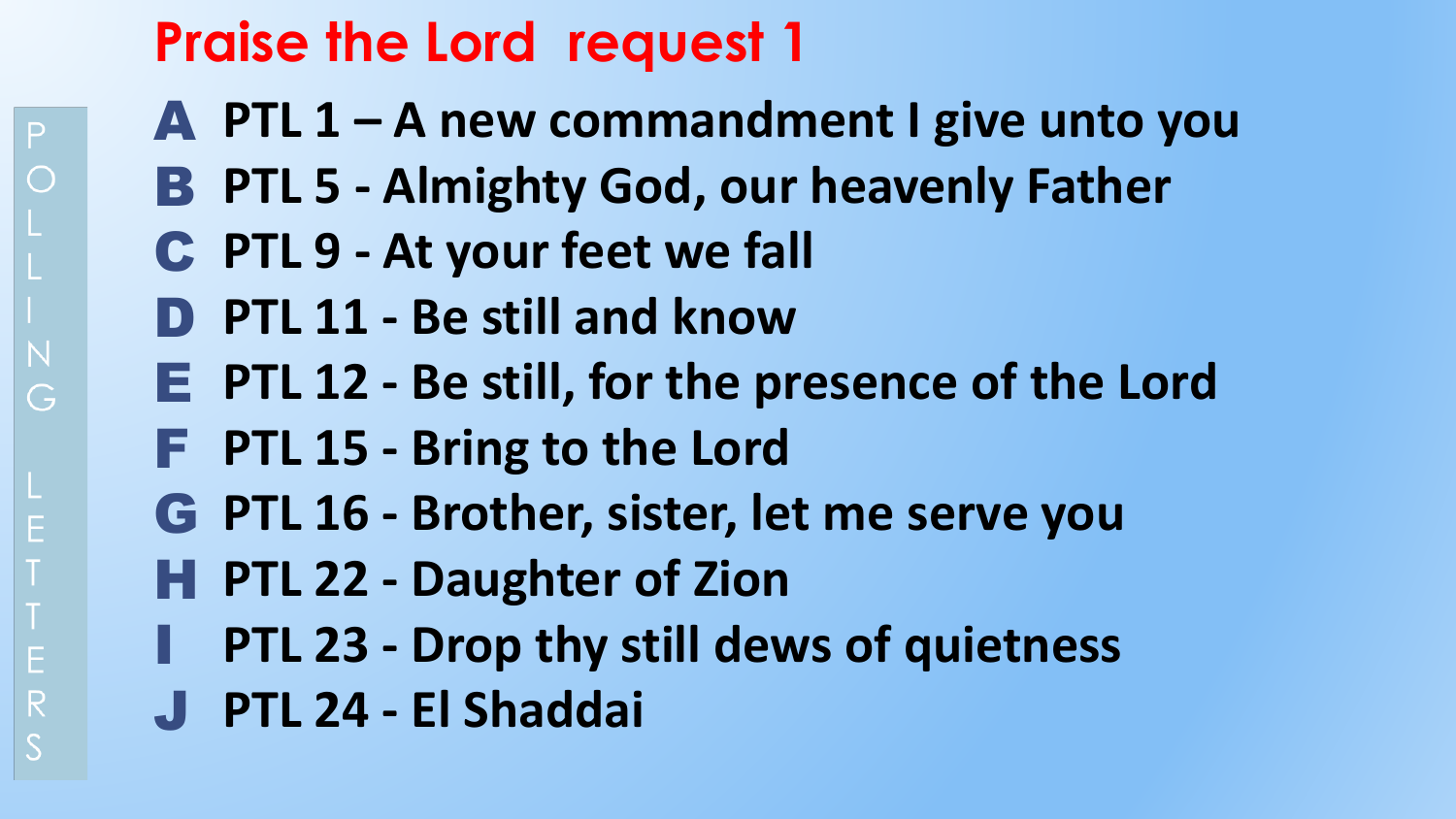- A **PTL 41 - He is exalted**
- B **PTL 43 - He was pierced for our transgressions**
- C **PTL 44 - Here I am wholly available**
- D **PTL 46 - I bow my knee**

I

G

Ε

J

- E **PTL 48 - I just want to praise you**
- F **PTL 49 - I wait in your sanctuary**
- G **PTL 52 - I Will Worship You Lord**
- H **PTL 61 - Jesus put this song into our hearts**
	- **PTL 62 - Jesus, remember me**
	- **PTL 66 - Jesus, the saviour from God**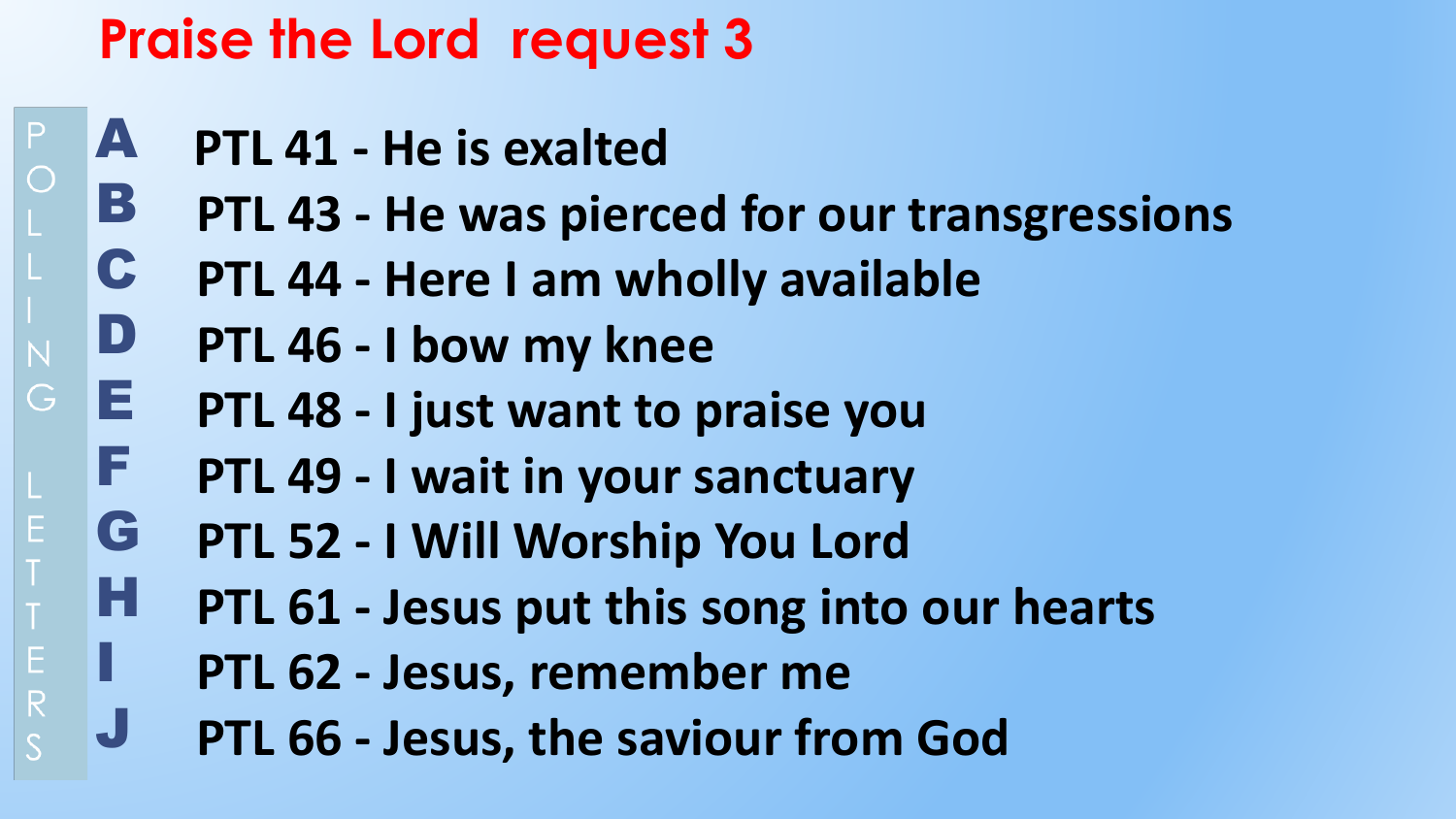- A **PTL 75 - Like a mighty river flowing**
- B **PTL 80 - My lips shall praise you - Version 2**
- C **PTL 84 - O God beyond all praising**
- D **PTL 86 - O Lord, give me and undivided heart**
- E **PTL 87 - O Lord, hear my prayer**
- F **PTL 91 - Once in royal David's city**
- G **PTL 92 - Our Father in heaven**
- H **PTL 94 - Peace to you**

I

G

E

E

 $R$ 

- **PTL 95 - Purify my heart - Version 2**
- J **PTL 96 - Shout for joy to the Lord**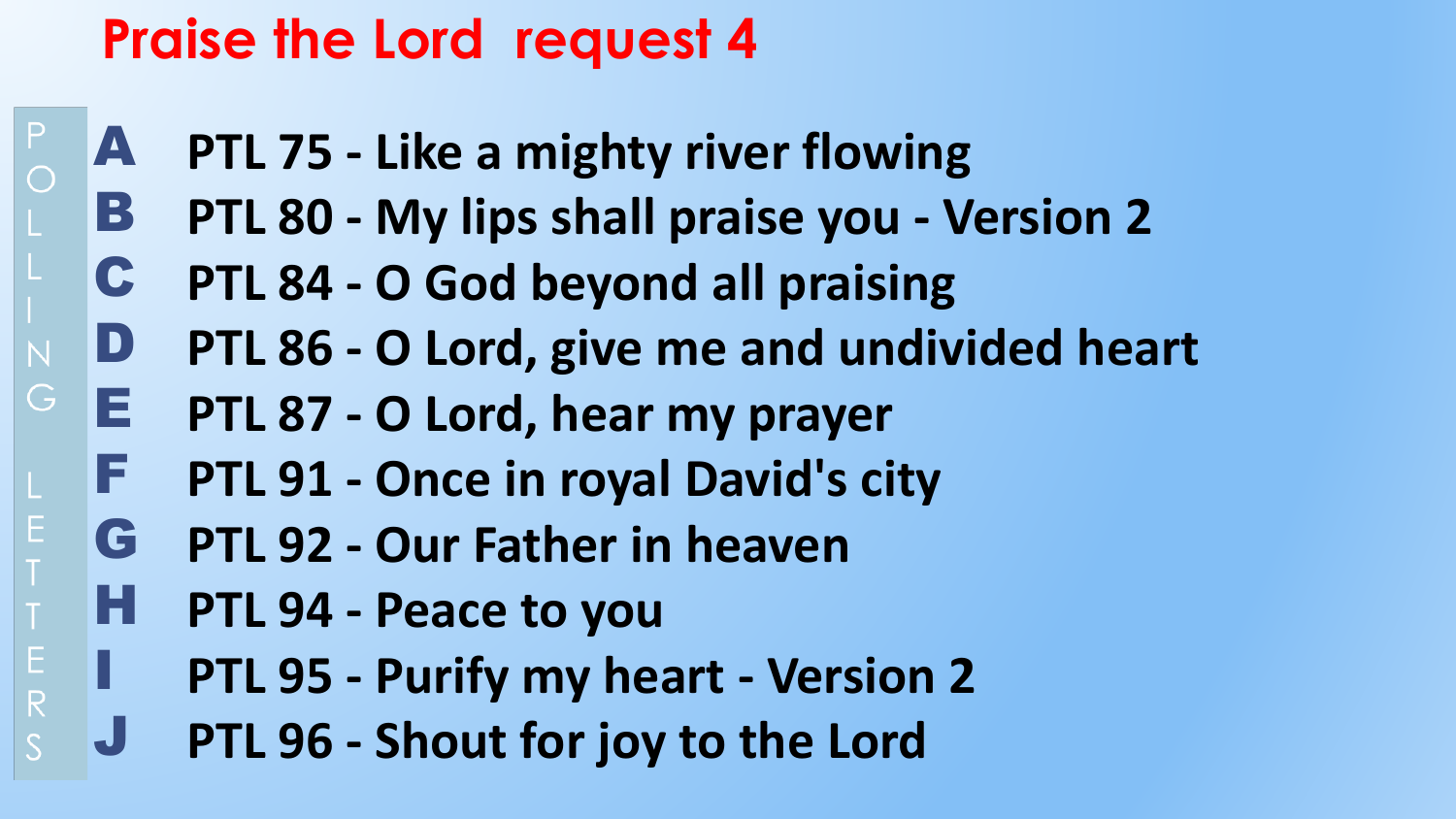#### Anthem request 3

P

O

L

L

N

lG

L

E

T

T

E

R

- A **32 l will extol Thee, my God, O King** 
	- B **33 Search me, O God, and know my heart**
	- C **34 Our soul waiteth for the Lord**
	- D **35 The righteous shall be glad ….(NCC)**
	- E **35 The righteous shall be glad …. (WCF)**
		- F **36 O Thou that hearest prayer**
		- G **37 The Lord is in His holy temple**
		- H **38 Out of the depths have I cried unto Thee ...**
	- I **39The Lord will be a refuge for the ….(NCC)**
	- J **39The Lord will be a refuge for the ….(WCF)**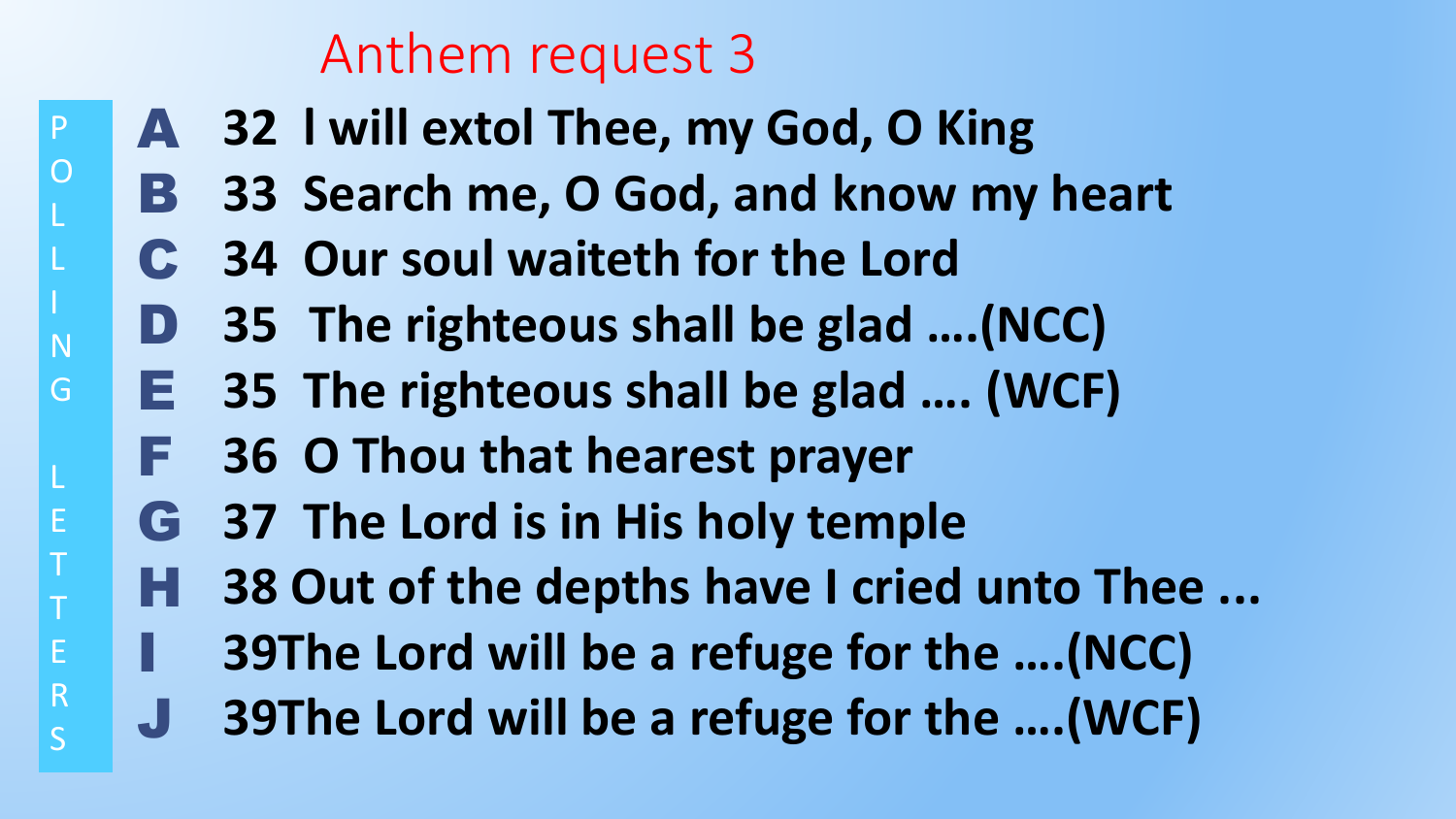#### Anthem request 4

P

O

L

L

N

G

L

E

T

T

E

R

- A **40 Yahweh Elohim, when shall … (NCC)**
- B **43 Cast thy burden upon the Lord (NCC)**
- C **43 Cast thy burden upon the Lord (Acapella)**
- D **44 Lead me, Lord, in Thy righteousness (NCC)**
- E **44 Lead me, Lord, in Thy righteousness (AUS)**
- F **46 The Lord is my shepherd (Lee)**
	- G **46 The Lord is my shepherd (NCC)**
	- H **47 Cry out and shout, thou inhabitant (WCF)**
	- I **49 All they who in the Lord …….. (NCC)**
	- J **50 Great and glorious, Almighty (NCC)**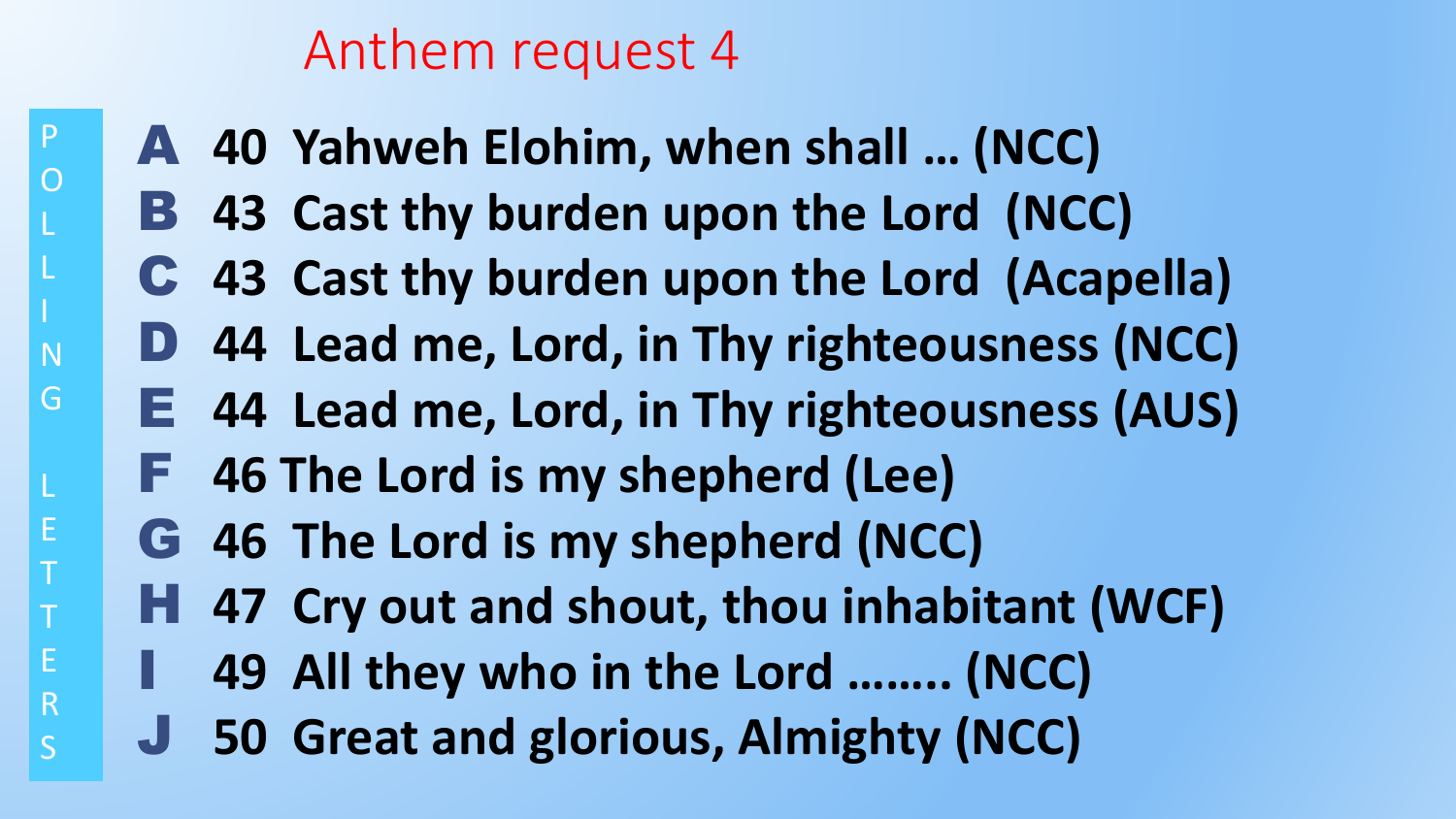# 5 minute Interval **Video on Australian Wildlife by Sis. Julie Swinbourne**  "All Creatures of our God and King"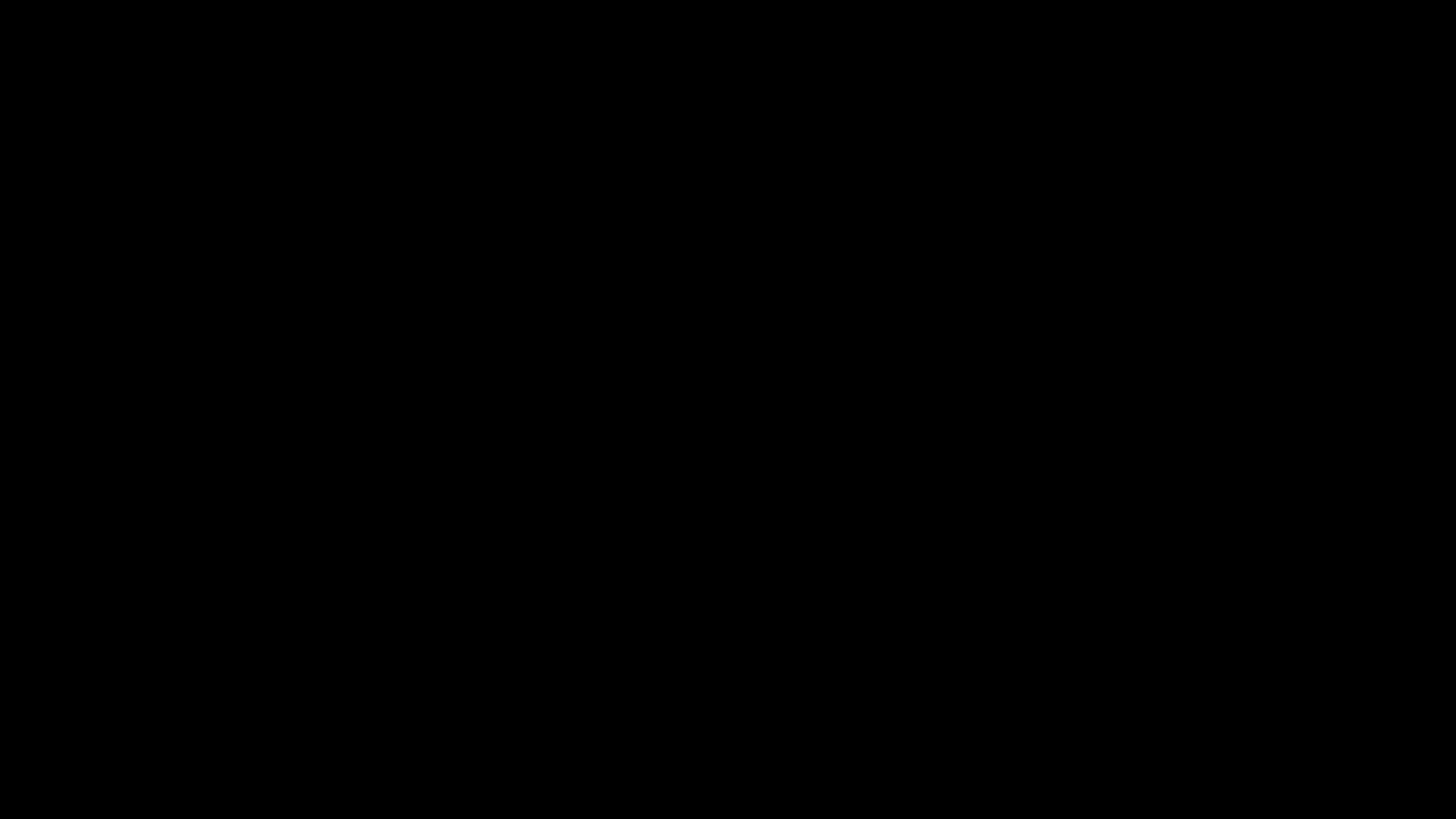- A **PTL 97 - Silent night, holy night**
- B **PTL 100 - Slowly the day is melting**
- C **PTL 101 - Soften my heart, Lord**
- D **PTL 110 - The Lord's my Shepherd**
- E **PTL 114 - Thy word is a lamp**
	- F **PTL 116 - Tonight, while all the world was…..**
	- G **PTL 121 - What a friend we have in Jesus**
	- H **PTL 122 - When I look into your holiness**
		- **PTL 127 - You are my hiding place**
- J **PTL 128 - You are the vine**

I

 $\frac{E}{R}$ 

 $P$ 

 $\bigcap$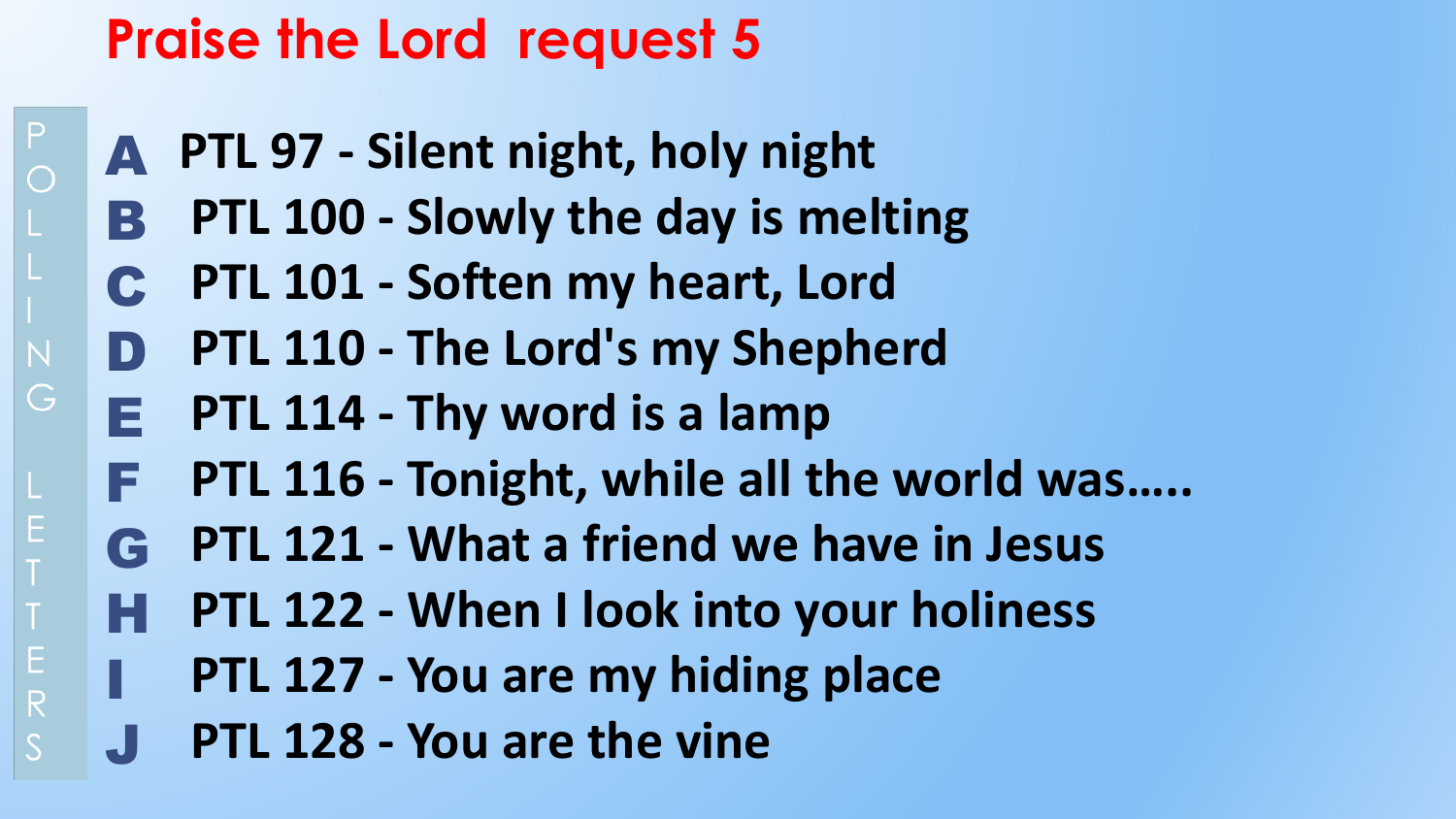- A **PTL 161 - Faithful God**
	- B **PTL 162 - Father, we seek your blessing now**
	- C **PTL 165 - For the joys and for the sorrows**
	- D **PTL 172 - He is Lord**

I

 $\mathsf{P}$ 

 $\bigcirc$ 

G

E

E

 $R$ 

J

- E **PTL 174 - Here is love**
- F **PTL 175 - Holy, Holy, Holy**
- G **PTL 176 - Holy, holy, holy is the Lord**
- H **PTL 177 - How deep the Father's love**
	- **PTL 179 - How lovely on the mountains**
	- **PTL 180 - I asked the Lord**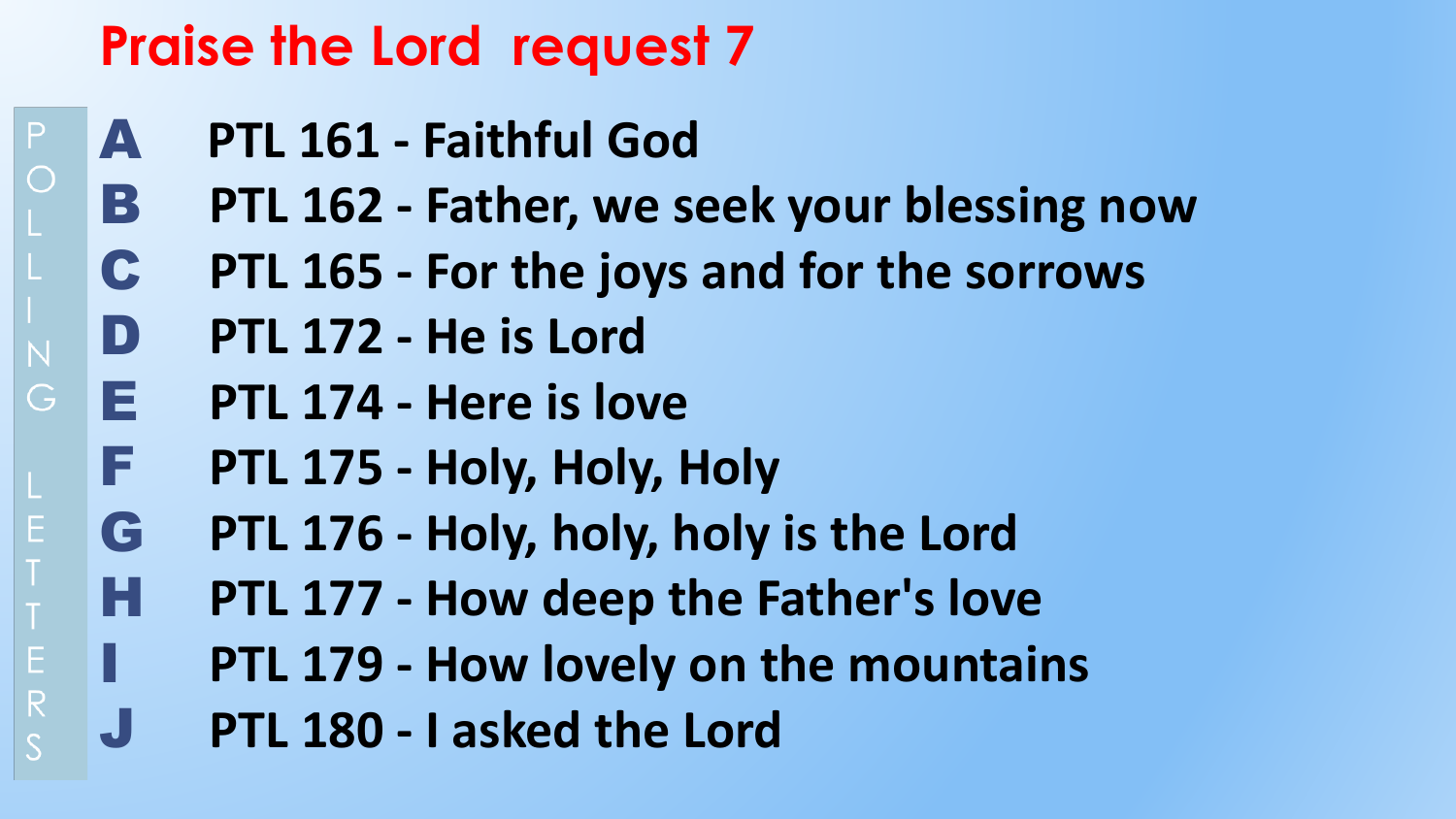- A **PTL 217 - Lord Jesus I have promised**
- B. **PTL 219 - Lord of all hopefulness**
- C **PTL 220 - Lord of all power**

I

 $\mathsf{P}$ 

E

Е

R

- D **PTL 224 - Lord, you are my light**
- E **PTL 225 - Majesty, worship his majesty**
	- F **PTL 226 - Make a Joyful Noise**
	- G **PTL 227 - Make a joyful noise to the Lord**
	- H **PTL 228 - Make me a channel of your peace**
		- **PTL 232 - My Jesus, My Saviour**
		- J **PTL 236 - Now Unto Him Who is Able to Keep**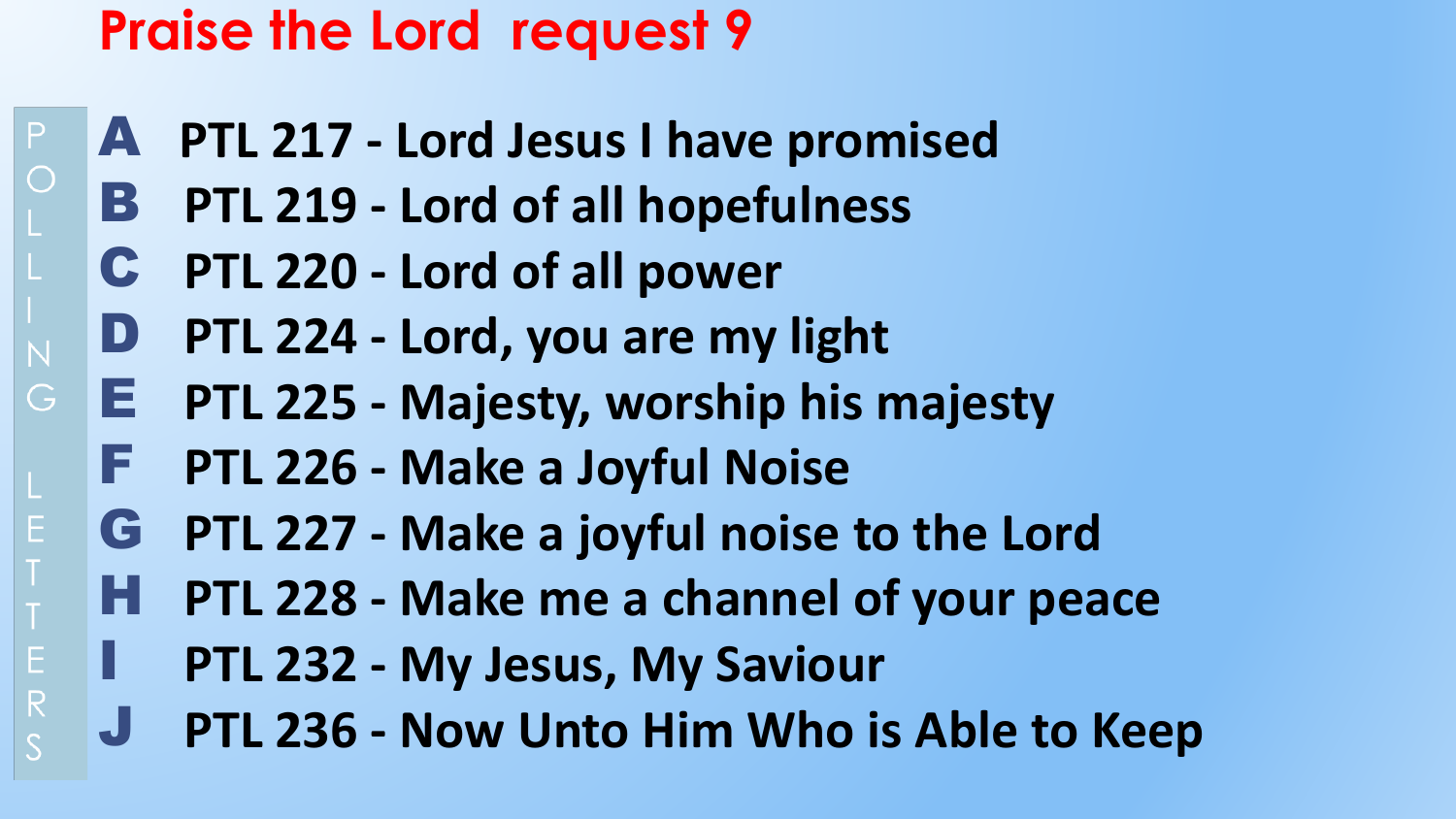- **173 Everlasting, changing never! A**
- **174 Though by sorrows overtaken B**
- **175 Thou hidden Love of God, whose height. C**
- **180 I heard the voice of Jesus say D**
- **181 Father, we Thy children bless Thee E**
- **183 When all Thy mercies, O my God F**
- **189 Take my life, and let it be G**

**I**

P

O

L

L

N

G

L

E

T

T

E

R

- **190 Jesus calls us! O'er the tumult H**
	- **191 We shall be like him'. O how rich the promise**
- **192 Lord of all power, I give you my will J**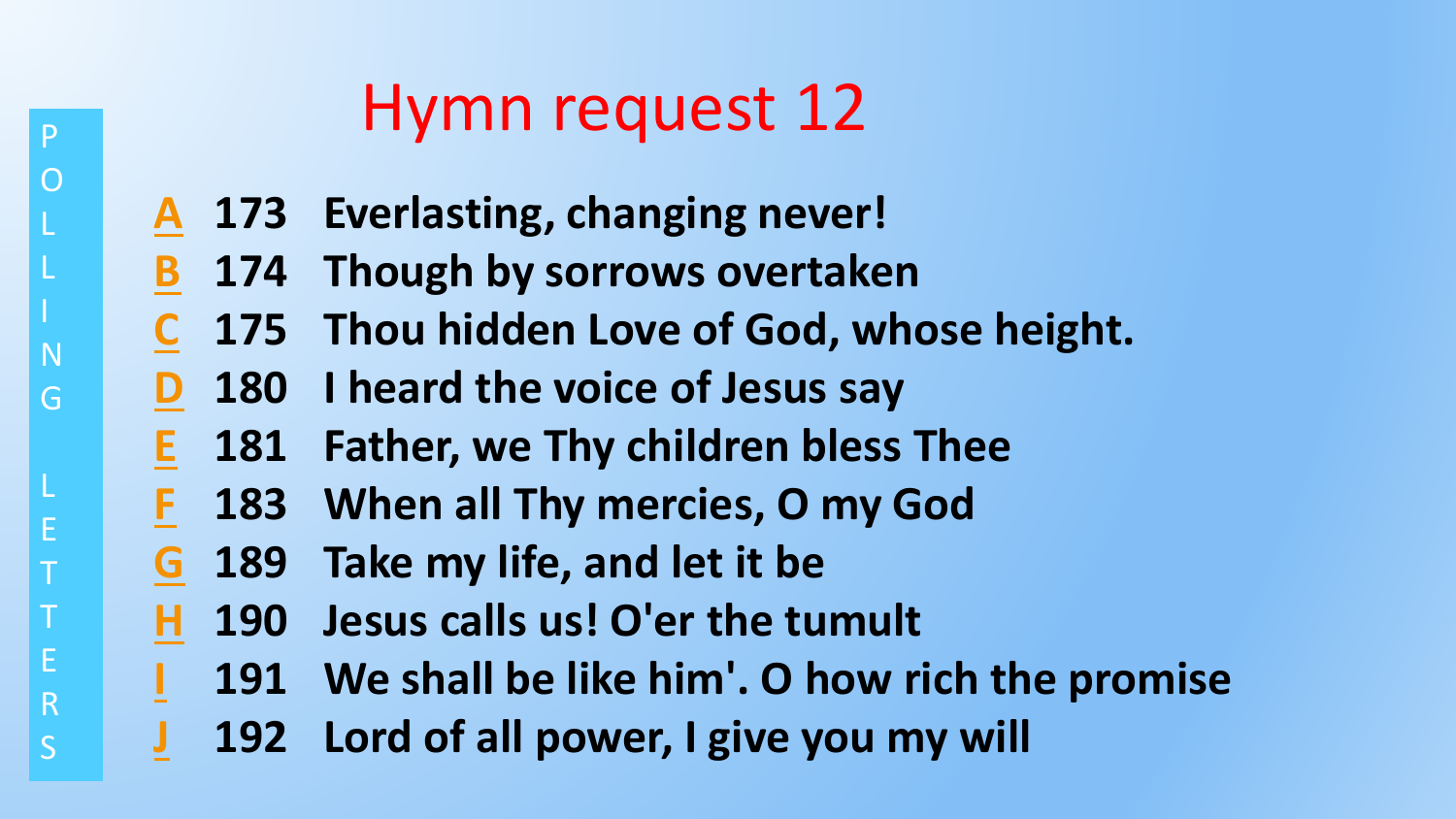- **193 Behold the amazing gift of love A**
- **194 O happy is the man who hears B**
- **196 Watchman! Tell us of the night C**
- **198 Rejoice, the Lord is King D**

P

O

L

L

N

G

L

E

T

T

E

R

- **199 Praise to the Lord, the Almighty, the King E**
- **200 Tell out my soul, the greatness of the Lord F**
- **201 Praise the Lord, ye heavens adore Him G**
- **202 Now, thank we all our God H**
- **204 Fill Thou my life, O Lord, my God I**
- **205 Praise, O praise our God and King J**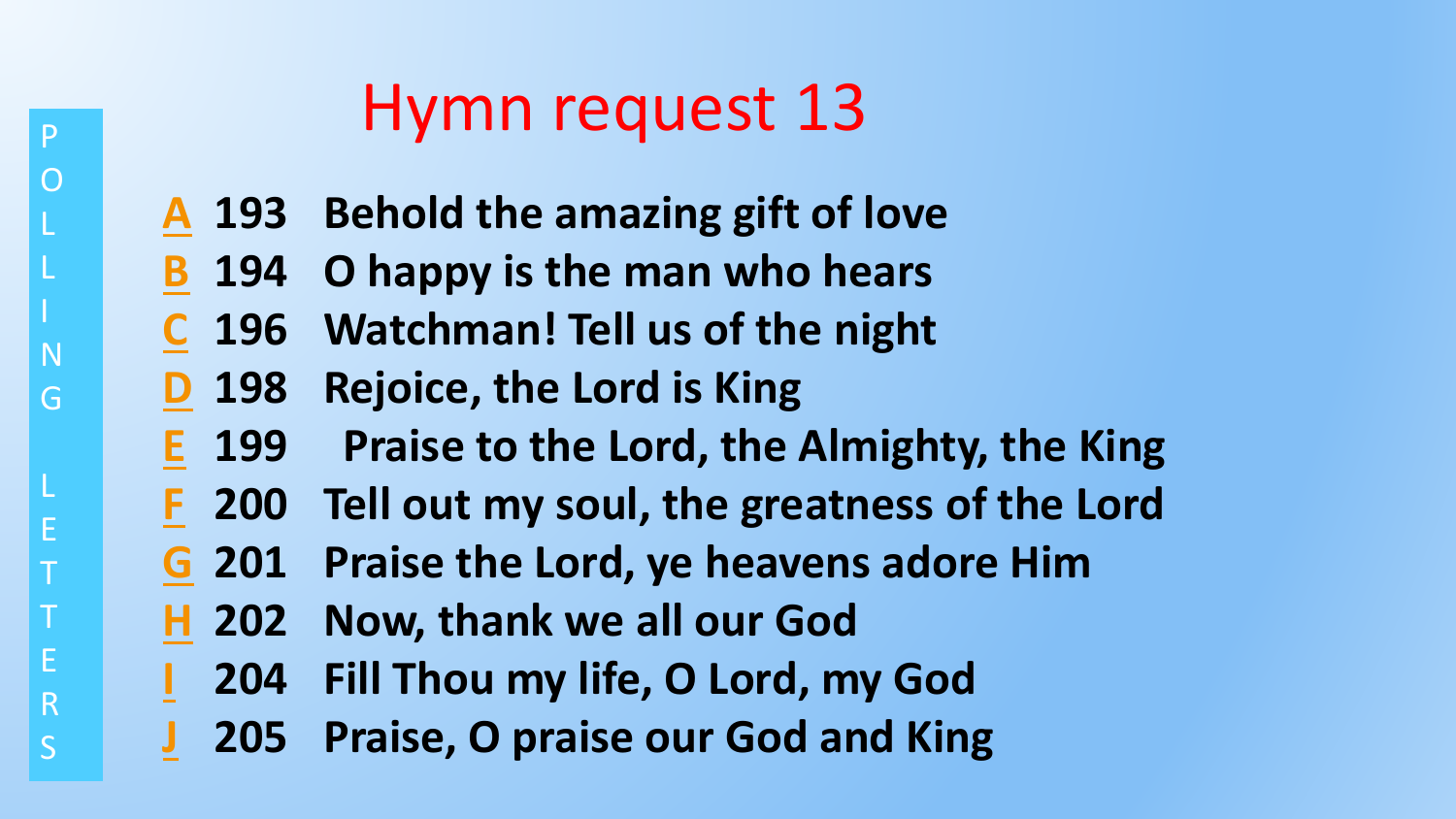- **206 O Lord my God, when I in awesome wonder A**
- **208 O worship the King all glorious above B**
- **209 O render thanks to God above C**
- **210 God of mercy, God of grace D**
- **212 Praise we now the King of heaven E**
- **213 O Lord of heaven, and earth, and sea F**
- **214 Rejoice today with one accord G**
- **215 To God be the glory H**

**I**

P

O

L

L

N

G

L

E

T

T

E

R

- **216 Glory and blessing be**
- **217 Thy way not mine O Lord J**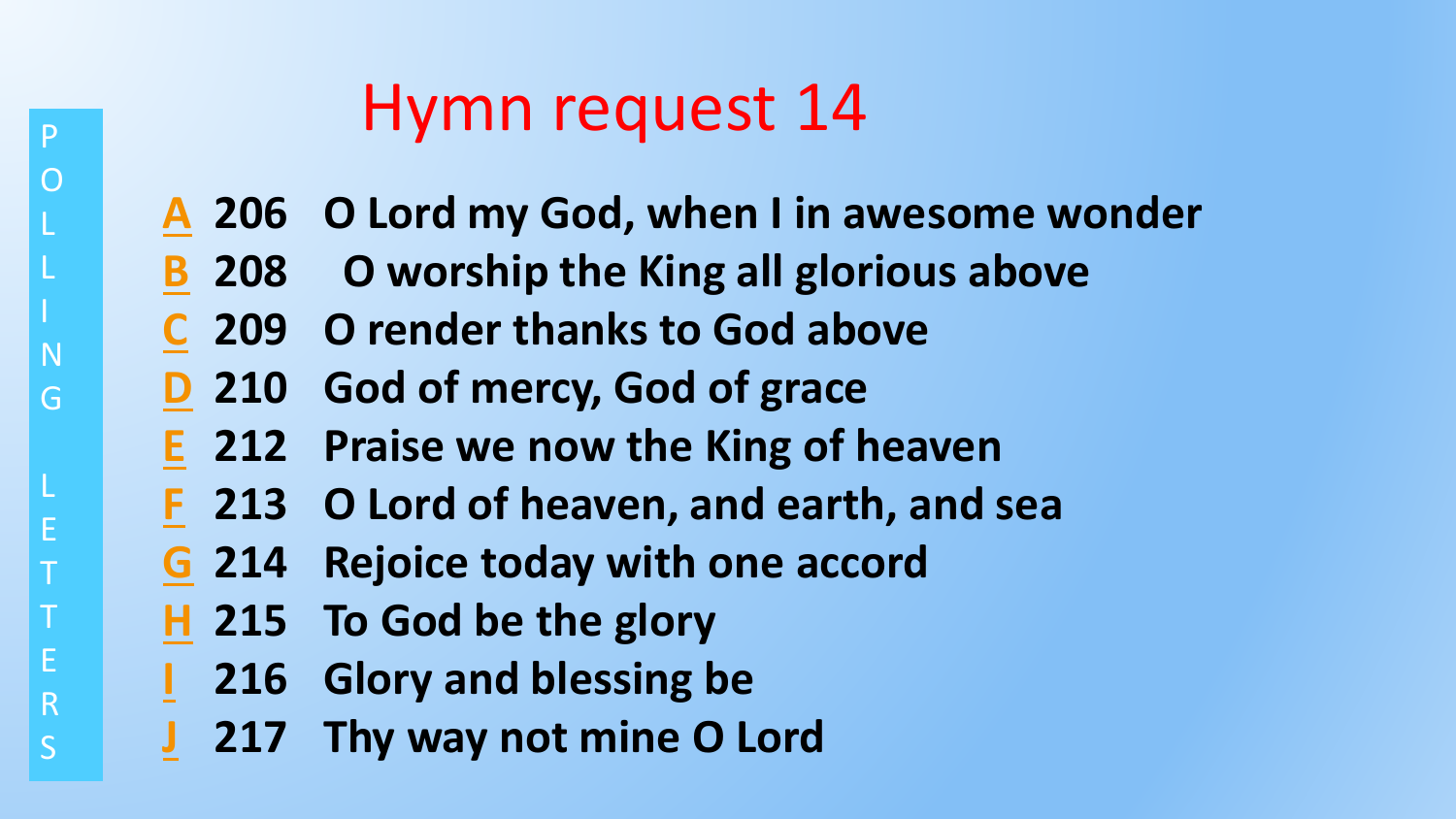- **218 Father supreme, whose wondrous love A**
- **219 Heavenly Father, to whose eye B**
- **220 Our heavenly Father, hear C**
- **221 Lord we wait the time of blessing D**
- **222 O Thou everlasting Father E**

**I**

P

O

L

L

N

G

L

E

T

T

E

R

- **223 O Lord above, look down in love F**
- **224 Teach me Thy way O Lord; teach me Thy way . G**
- **225 We come, O God to bow before Thy throne H**
	- **226 Lord when we meet to worship Thee**
- **227 Lead us heavenly Father, lead us J**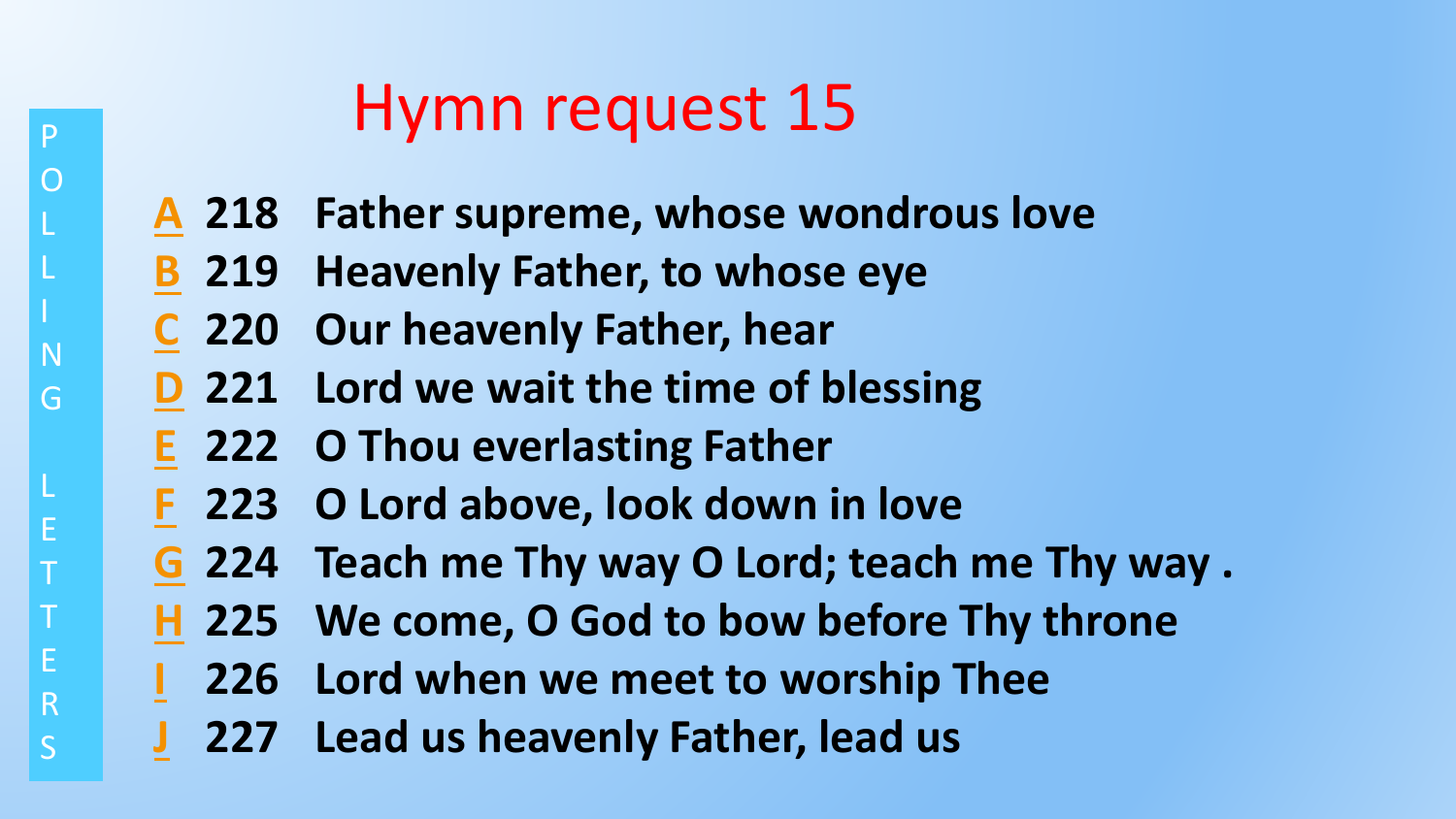- **283 We look to Thee, O Thou who changest not A**
- **285 Who is on the Lord's side? B**
- **286 Ye saints in Christ, his brethren C**
- **287 Fight the good fight with all thy might D**
- **288 Loving shepherd of thy sheep E**
- **290 He who would valiant be F**

**I**

P

O

L

L

N

G

L

E

T

T

E

R

S

**J**

- **295 Most glorious things are spoken G**
- **296 Wake, awake for night is flying H**
	- **298 Holy Father, in Thy mercy**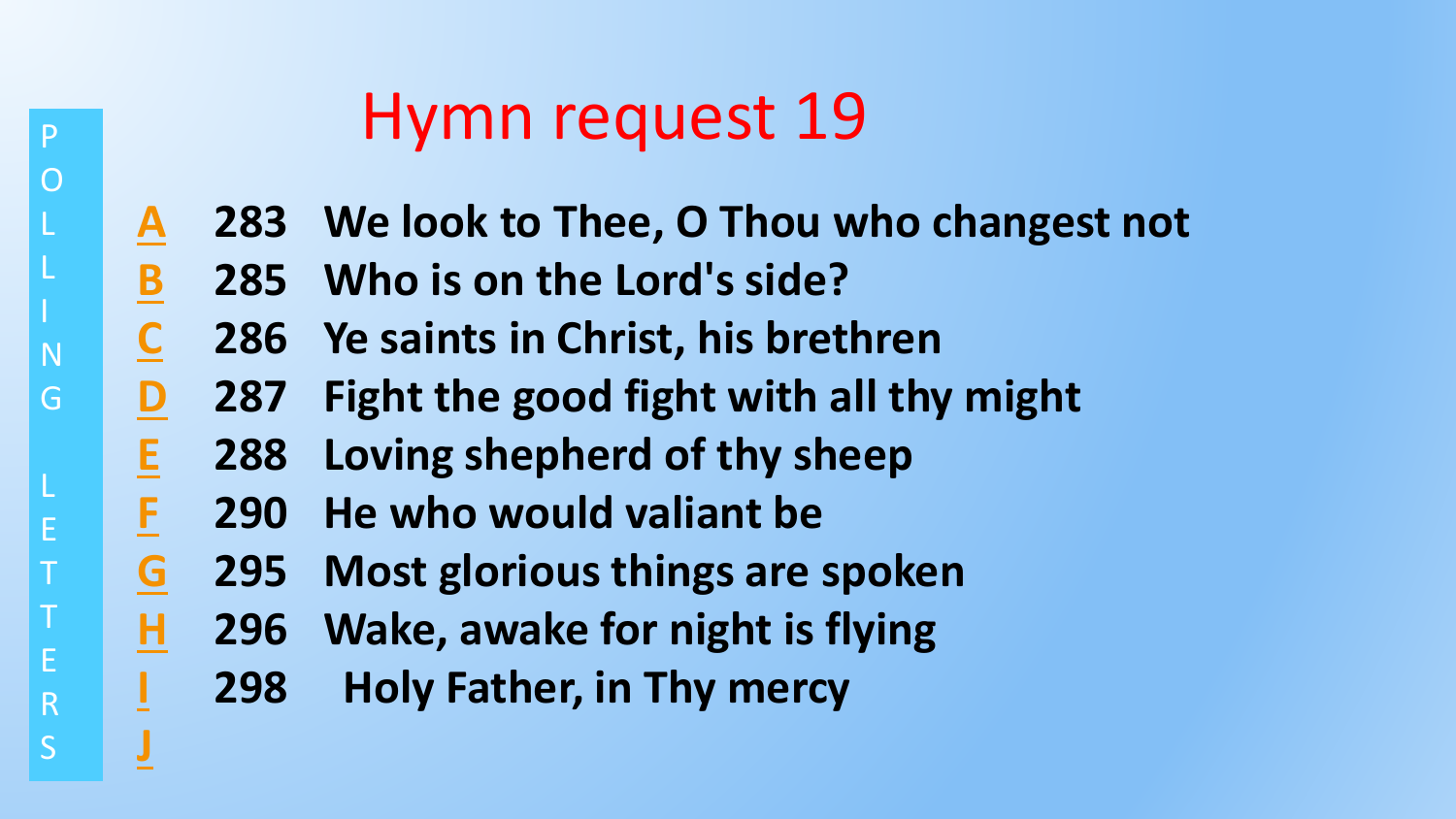#### Anthem request 1

- A **1 O praise God in His holiness**
	- B **3 Thou hast loved us**

P

O

L

L

N

G

L

E

T

T

E

I

R

- C **4 Pray for the peace of Jerusalem**
- D **5 Our Father who art in heaven**
- E **9 Thine, O Lord, is the greatness**
- F **10 O praise the Lord, all ye nations**
- G **11 Thou wilt perform the truth to Jacob**
- H **12 How beautiful upon the mountains ..** 
	- **13 Now unto Him that is able to keep us**
- J **14 God be merciful unto us**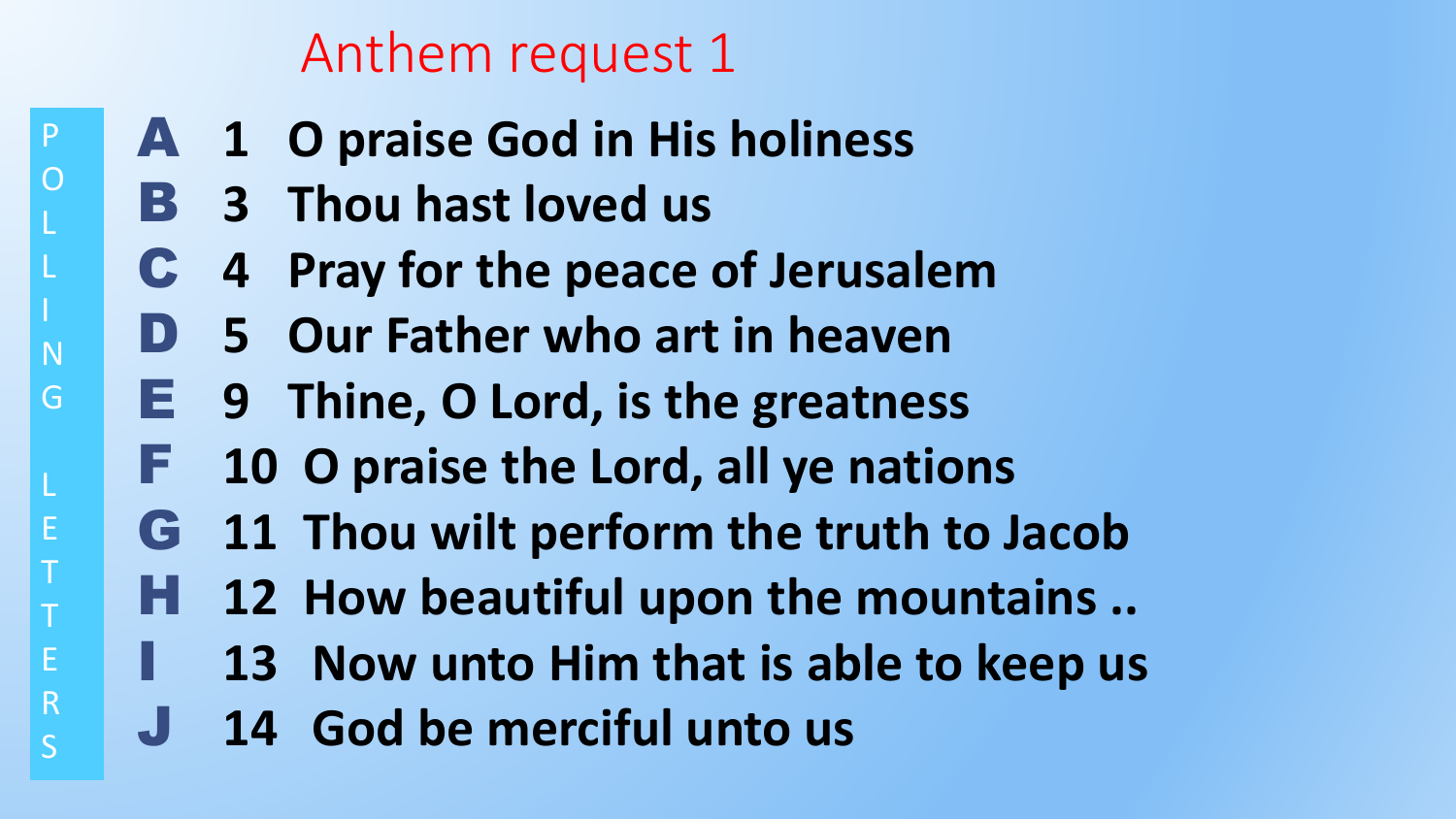#### Anthem request 2

- A **16 Holy, holy, holy, Lord God of hosts...**
- **B** 18 I know that my Redeemer

P

O

L

L

N

G

L

E

T

T

E

R

- C **19 & 20 The Lord bless thee and keep.. (NCC)**
- D **19 & 20 The Lord bless thee and keep.. (WCF)**
	- E **21 Worthy the Lamb that was slain**
	- F **24 Amen. Blessing and glory, and wisdom,**
	- G **26 Come unto me all ye that labour ...**
	- H **27 The redeemed at the Lord shall return .**
	- I **29 Blessed are the people that know…**
	- J **30 O love the Lord, all ye His saints**